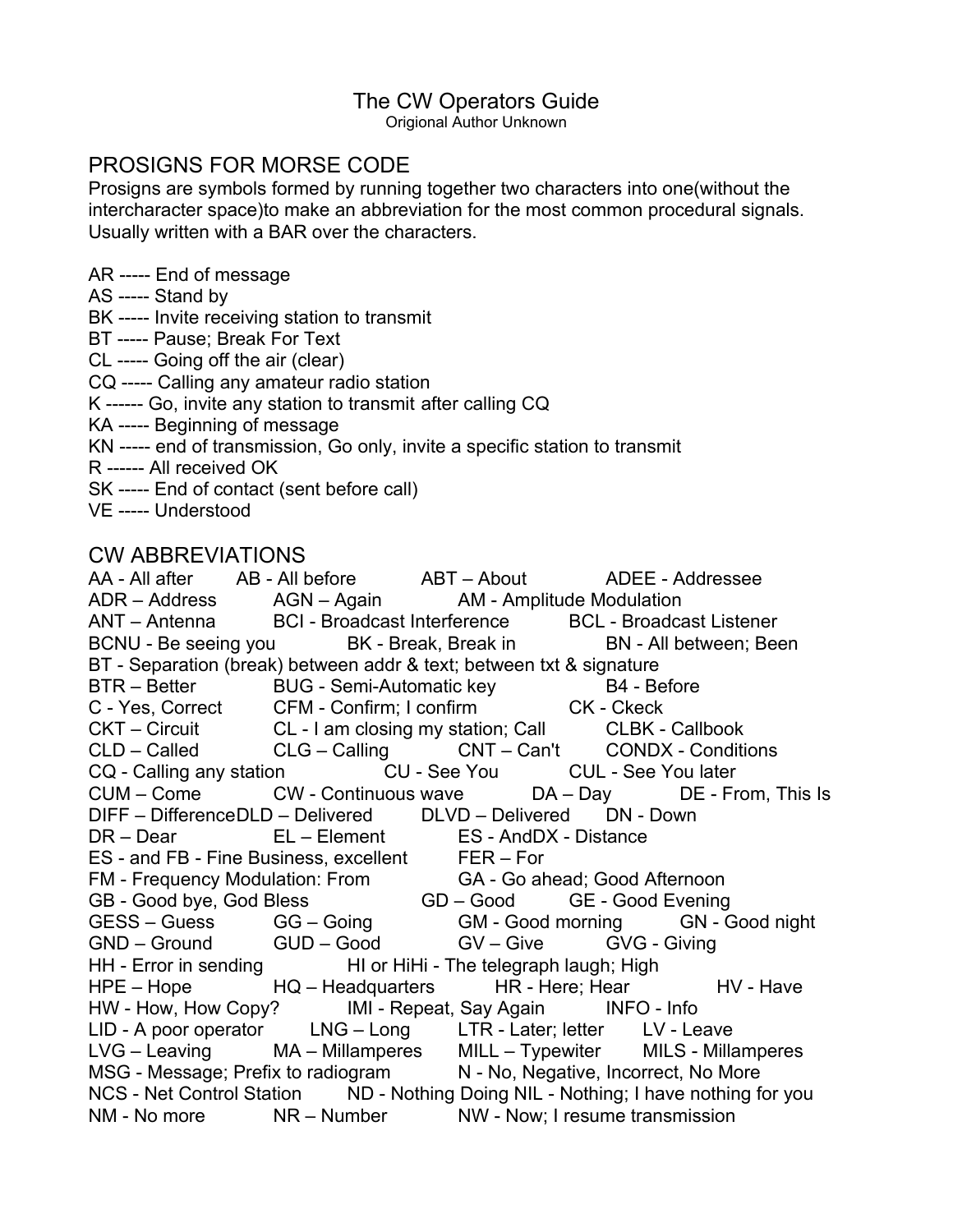OB - Old boy OC - Old chap OM - Old man OP - Operator OPR – Operator OT - Old timer; Old top PBL – Preamble PKG - Package PSE – Please PT – Point PWR – Power PX - Press R - Received as transmitted; Are; Decimal Point RC – Ragchew RCD - Received RCVR – Receiver RE - Concerning; Regarding REF - Refer to; Referring to; Reference RFI - Radio frequency interference RIG - Station equipment RPT - Repeat, Report RTTY - Radio teletype RST - Readability, strength, tone RX - Receive, Receiver SASE - Self-addressed, stamped envelope SED – Said SEZ – Says SGD – Signed SIG - Signature; Signal SINE - Operator's personal initials or nickname SKED - Schedule SRI – Sorry SS – Sweepstakes SSB - Single Side Band STN - Station SUM – Some SVC - Service; Prefix to service message T - Zero TFC – TrafficTMW – Tomorrow TKS – Thanks TNX - Thanks TR – Transmit T/R – Transmit/Receive TRIX – Tricks TT - That TTS - That is TU - Thank you TVI - Television interference TX - Transmitter; Transmit TXT – Text U – You UR - Your; You're URS – Yours VFB - Very fine business VFO - Variable Frequency Oscillator VY – Very W – Watts WA - Word after WB - Word before WD – Word WDS – Words WID – With WKD – Worked WKG - Working WL - Well; Will WPM - Words Per Minute WRD – Word WUD - Would WX- Weather MCVR – Transceiver Natural Transmitter XTAL - Crystal XYL – Wife YL - Young lady YR – Year 30 - I have no more to send 73 - Best Regards 88 - Love and kisses 161 - 73+88=161

## The RST System

The RST System of Signal Reporting has been used for years (circa 1934)as a shorthand method of reporting Readibility, Signal Strength and for CW, Tone (i.e., quality of the CW tone). For voice contacts only the R and S are used. The S component is usually not the same as your S-Meter reading as most S-Meters aren't calibrated to track the RST System. The RST is also reported on QSL Cards and must be filled in correctly -- e.g., a 569 report for a Voice Contact is invalid. Note that many DX operations and contest stations merely report 59(9) as a convenience to avoid having to log each of the real reports. A questionable practice but a fact of Dxing/Contesting.

#### READABILTY

- 1 -- Unreadable
- 2 -- Barely readable, occasional words distinguishable
- 3 -- Readable with considerable difficulty
- 4 -- Readable with practically no difficulty
- 5 -- Perfectly readable

#### SIGNAL STRENGTH

- 1 -- Faint signals, barely perceptible
- 2 -- Very weak signals
- 3 -- Weak signals
- 4 -- Fair signals
- 5 -- Fairly good signals
- 6 -- Good signals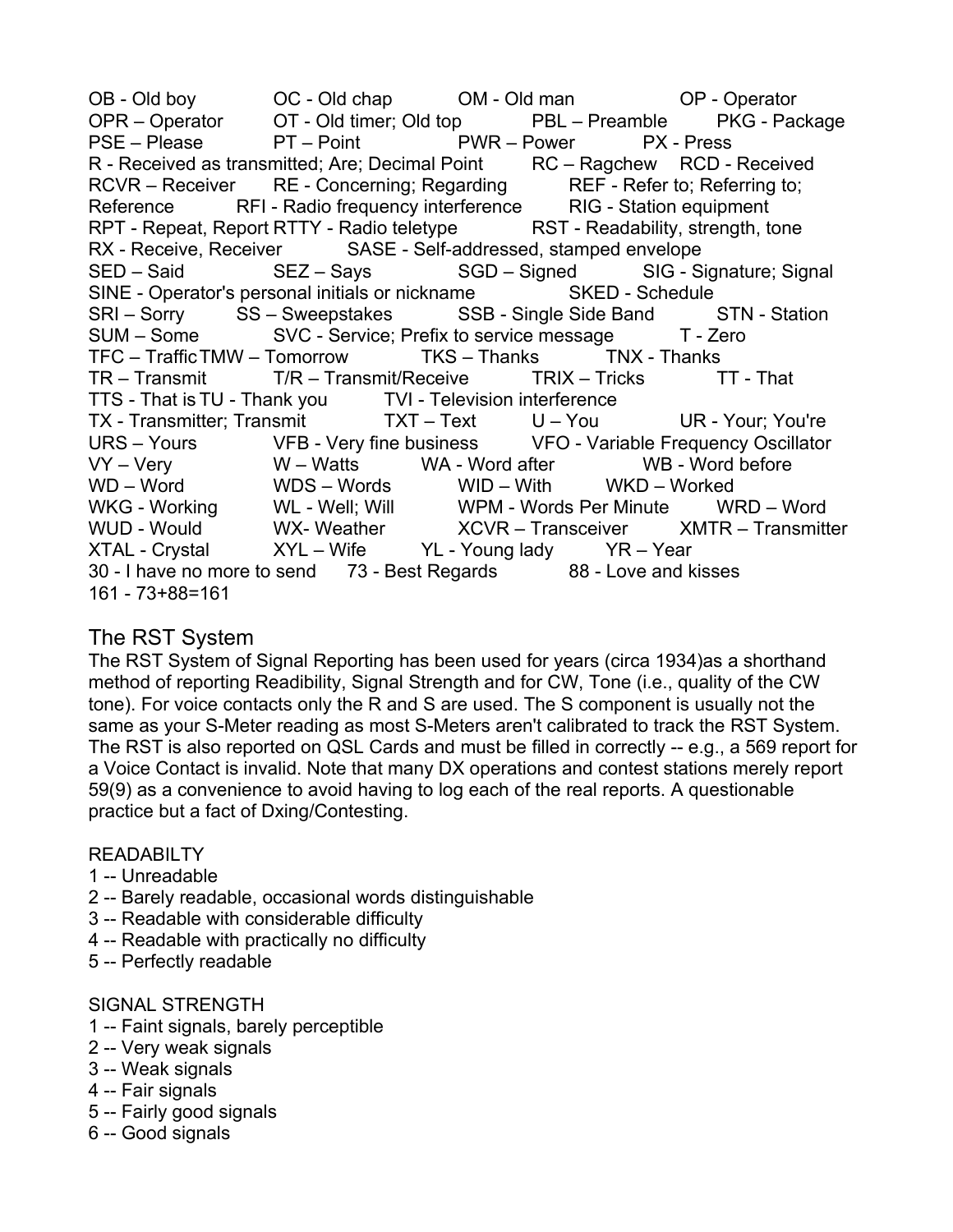- 7 -- Moderately strong signals
- 8 -- Strong signals
- 9 -- Extremely strong signals (50mV across 50W)

### TONE

- 1 -- Sixty cycle a.c. or less, very rough and broad
- 2 -- Very rough a.c. , very harsh and broad
- 3 -- Rough a.c. tone, rectified but not filtered
- 4 -- Rough note,some trace of filtering
- 5 -- Filtered rectified a.c.but strongly ripple-modulated
- 6 -- Filtered tone, definite trace of ripple modulation
- 7 -- Near pure tone, trace of ripple modulation
- 8 -- Near perfect tone, slight trace of modulation
- 9 -- Perfect tone, no trace of ripple or modulation of any kind

Infrequently used is the addition of a letter to the end of the 3 numbers. These are:  $X$  = the signal is rock steady like a crystal controlled signal;  $C =$  the signal is chirpy as the frequency varies slightly with keying; and  $K =$  the signal has key clicks.

X is from the early days of radio when such steady signals were rare. Today most all signals could be given an X but it is hardly ever used. It is helpful to report a chirpy or clicky signal by using the C or K, e.g. 579C or 579K.

Often signals are stronger than S9 (50mV across 50 $\Omega$ ) and are given in decibels above S9 according to the receiver S meter. Eg: "You are 25dB above S9"

Q-Signals For Amateur Radio Operators In Bold indicates frequent use.

- Q-Sig Message
- QRA What is the name of your station? The name of my station is .
- QRB How far are you from my station? I am \_\_\_\_ km from your station.
- QRD Where are you bound and where are you coming from? I am bound from .
- QRG Will you tell me my exact frequency? Your exact frequency is kHz.
- QRH Does my frequency vary? Your frequency varies.
- QRI How is the tone of my transmission? The tone of your transmission is: (1-Good, 2-Variable, 3-Bad.)
- QRJ Are you receiving me badly? I cannot receive you, your signal is too weak.
- QRK What is the intelligibility of my signals? The intelligibility of your signals is: (1-Bad, 2-Poor, 3-Fair, 4-Good, 5-Excellent.)
- QRL Are you busy? I am busy, please do not interfere.
- **QRM** Is my transmission being interfered with? Your transmission is being interfered with: (1-Nil, 2- Slightly, 3-Moderately, 4-Severly, 5-Extremely.)
- **QRN** Are you troubled by static? I am troubled by static: (1-5 as under QRM.)
- **QRO** Shall I increase power? Increase power.
- **QRP** Shall I decrease power? Decrease power.
- QRQ Shall I send faster? Send faster (\_\_\_ WPM.)
- QRR Are you ready for automatic operation? I am ready for automatic operation. Send at \_\_\_ WPM.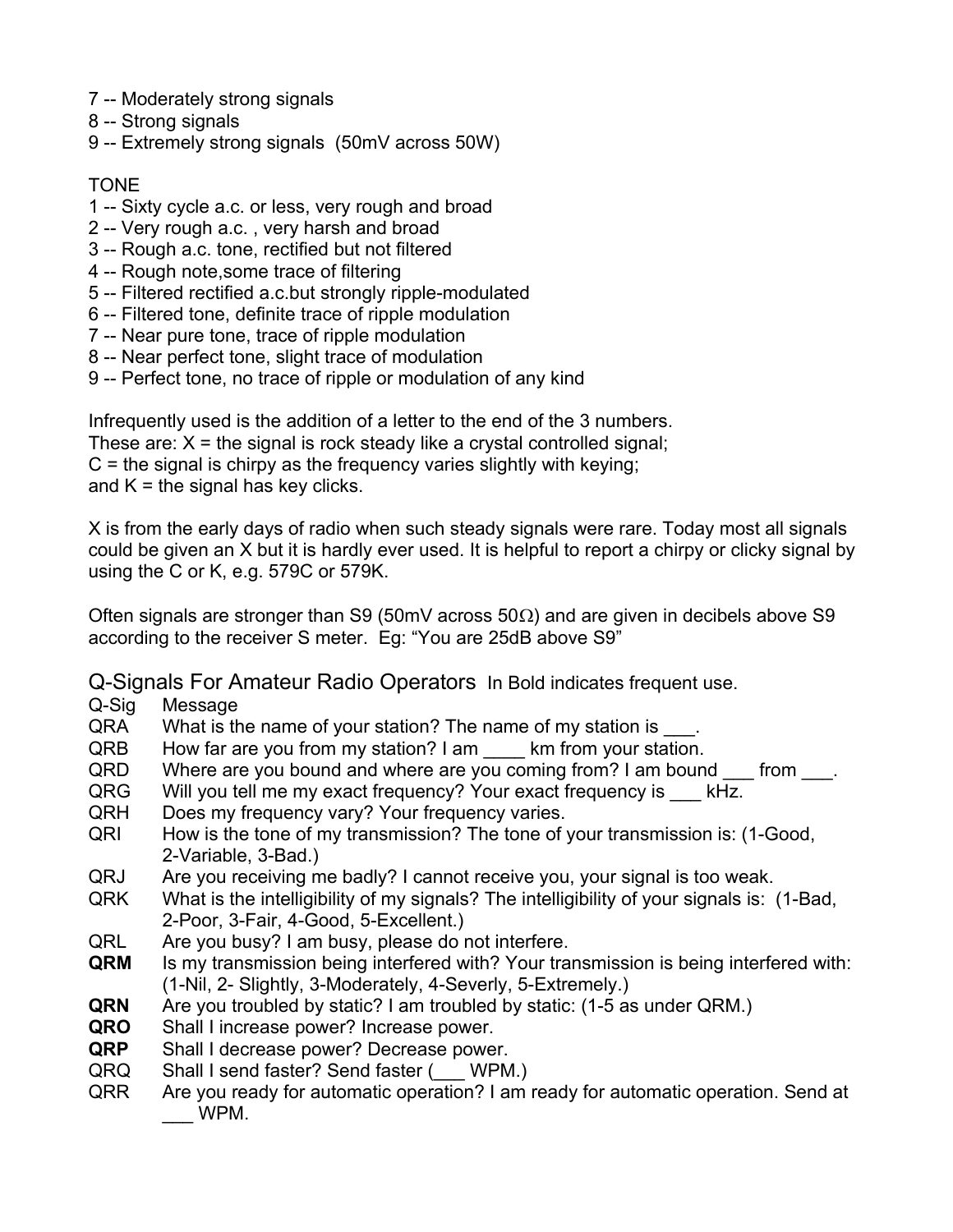- **QRS** Shall I send more slowly? Send more slowly ( WPM.)
- **QRT** Shall I stop sending? Stop sending.
- **QRU** Have you anything for me? I have nothing for you.
- **QRV** Are you ready? I am ready.
- QRW Shall I inform that you are calling? Please inform that I am calling.
- QRX When will you call me again? I will call you again at hours.
- QRY What is my turn? Your turn is numbered \_\_\_.
- **QRZ** Who is calling me? You are being called by
- QSA What is the strength of my signals? The strength of your signals is: (1-Scarcely perceptible, 2-Weak, 3-Fairly Good, 4-Good, 5-Very Good.)
- **QSB** Are my signals fading? Your signals are fading.
- QSD Is my keying defective? Your keying is defective.
- QSG Shall I send messages at a time? Send messages at a time.
- QSJ What is the charge to be collected per word to \_\_\_ including your international telegraph charge? The charge to be collected per word is \_\_\_ including my international telegraph charge.
- **QSK** Can you hear me between you signals and if so can I break in on your transmission? I can hear you between my signals, break in on my transmission.
- **QSL** Can you acknowledge receipt? I am acknowledging receipt.
- QSM Shall I repeate the last message which I sent you? Repeat the last message.
- QSN Did you hear me on kHz? I did hear you on kHz.
- **QSO** Can you communicate with \_\_\_ direct or by relay? I can communicate with direct (or by relay through \_\_\_.)
- QSP Will you relay to 2 I will relay to
- QSQ Have you a doctor on board? (or is  $\frac{1}{\sqrt{2}}$  on board?) I have a doctor on board (or is on board.)
- QSU Shall I send or reply on this frequency? Send a series of Vs on this frequency.
- QSV Shall I send a series of Vs on this frequency? Send a series of Vs on this frequency.
- QSW Will you send on this frequency? I am going to send on this frequency.
- **QSY** Shall I change to another frequency? Change to another frequency.
- QSZ Shall I send each word or group more than once? Send each word or group twice (or times.)
- QTA Shall I cancel message number ? Cancel message number .
- QTB Do you agree with my counting of words? I do not agree with your counting of words. I will repeat the first letter or digit of each word or group.
- QTC How many messages have you to send? I have \_\_\_ messages for you.
- QTE What is my true bearing from you? Your true bearing from me is degrees.
- QTG Will you send two dashes of 10 seconds each followed by your call sign? I am going to send two dashes of 10 seconds each followed by my call sign.
- **QTH** What is your location? My location is
- QTI What is your true track? My true track is degrees.
- QTJ What is your speed? My speed is km/h.
- QTL What is your true heading? My true heading is degrees.
- QTN At what time did you depart from ? I departed from at hours.
- QTO Have you left dock (or port)? I have left dock (or port).
- QTP Are you going to enter dock (or port)? I am going to enter dock (or port.)
- QTQ Can you communicate with my station by means of the International Code of Signals? I am going to communicate with your staion by means of the International Code of Signals.